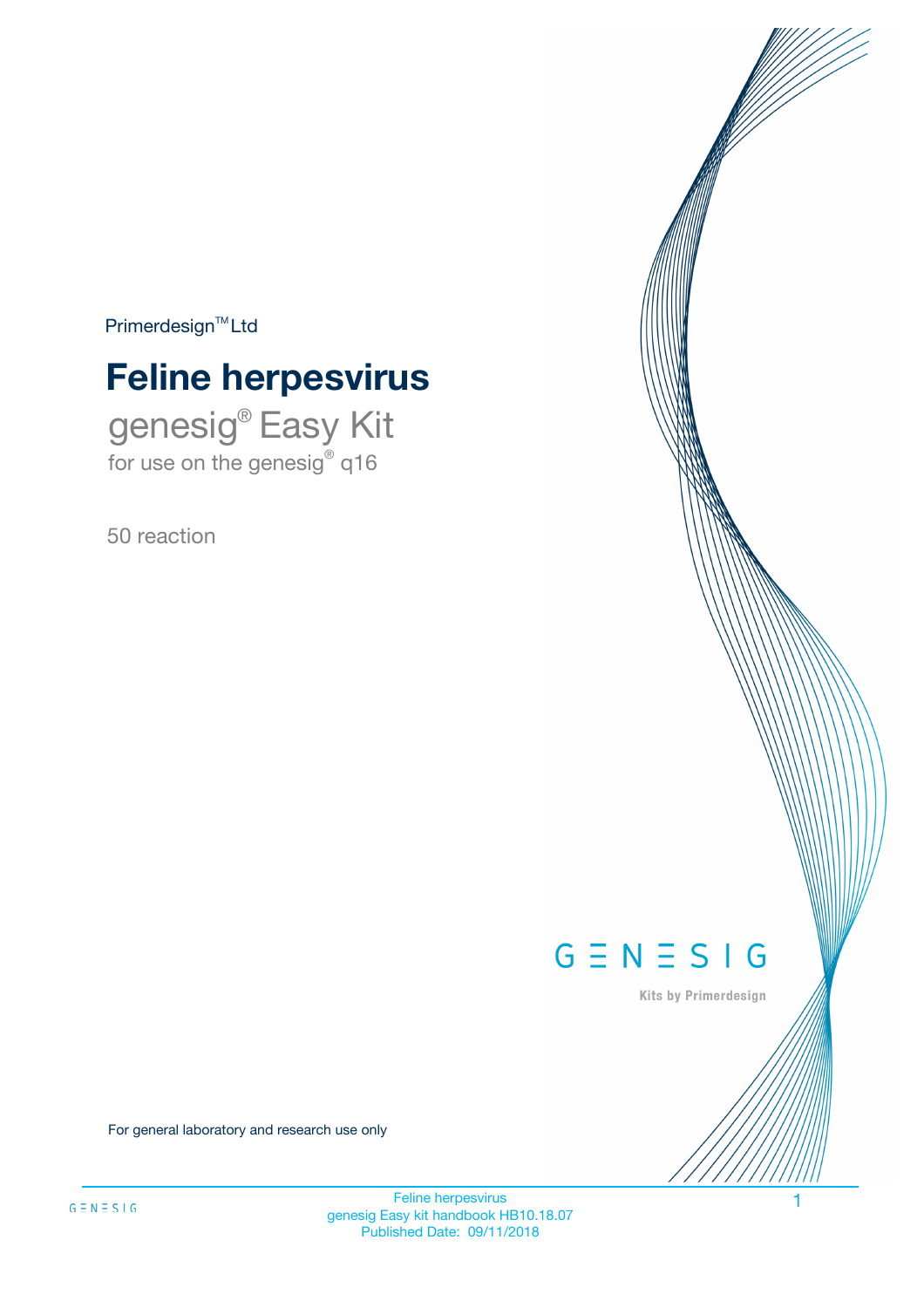# genesig® Easy: at a glance guide

#### **For each DNA test**

| Component              | <b>Volume</b>   | Lab-in-a-box pipette |  |
|------------------------|-----------------|----------------------|--|
| FHV reaction mix       | 10 <sub>µ</sub> |                      |  |
| <b>Your DNA sample</b> | $10 \mu$        |                      |  |

#### **For each positive control**

| Component                 | <b>Volume</b>   | Lab-in-a-box pipette |  |
|---------------------------|-----------------|----------------------|--|
| FHV reaction mix          | 10 <sub>µ</sub> |                      |  |
| Positive control template | $10 \mu$        |                      |  |

#### **For each negative control**

| Component        | <b>Volume</b>   | Lab-in-a-box pipette |  |
|------------------|-----------------|----------------------|--|
| FHV reaction mix | 10 <sub>µ</sub> |                      |  |
| <u>Water</u>     | 10 <sub>µ</sub> |                      |  |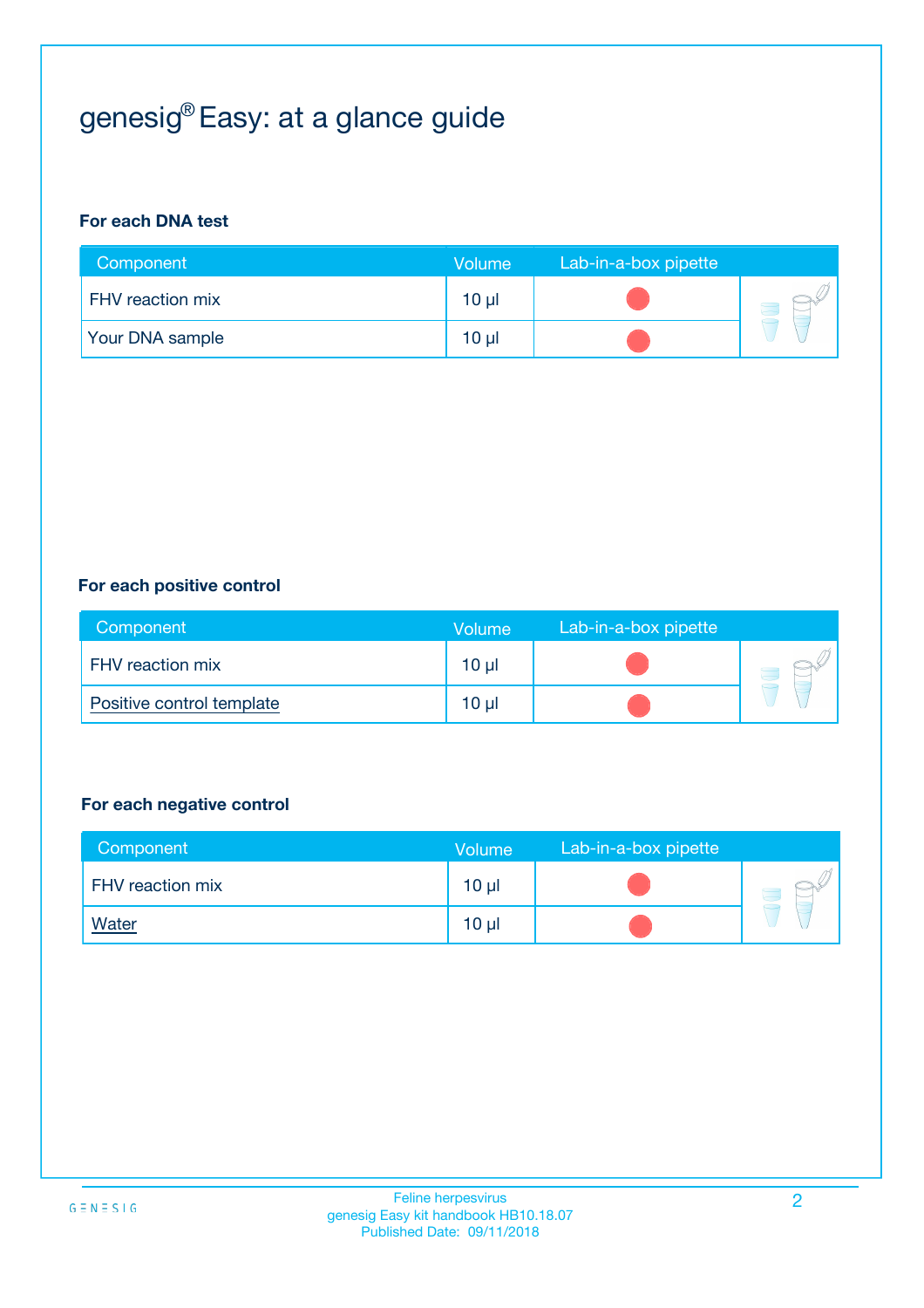# Kit Contents



## Reagents and equipment to be supplied by the user

#### **genesig® q16 instrument**

#### **genesig® Easy Extraction Kit**

This kit is designed to work well with all processes that yield high quality RNA and DNA but the genesig Easy extraction method is recommended for ease of use.

#### **genesig® Lab-In-A-Box**

The genesig Lab-In-A-Box contains all of the pipettes, tips and racks that you will need to use a genesig Easy kit. Alternatively if you already have these components and equipment these can be used instead.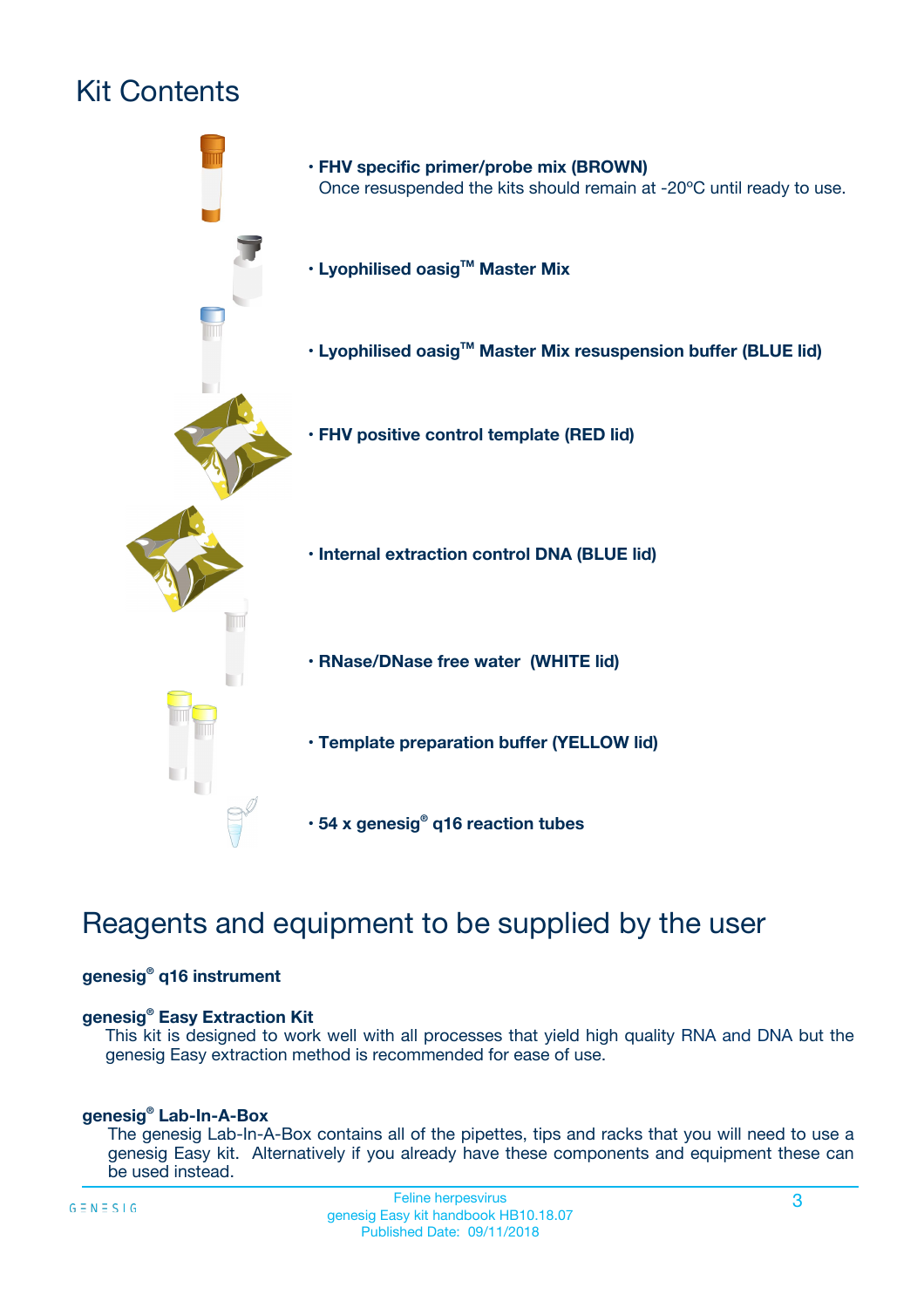## Step-by-step guide

### 1. Create your reaction mix



Use the blue pipette to transfer 500µl**\*** of the oasig Master Mix resuspension buffer into the tube of lyophilised oasig Master Mix and mix well by gently swirling. Then transfer all of that master mix into the brown tube labelled FHV primers/probe.

**\***Transfering 525µl of the oasig Master Mix resuspension buffer to your oasig Master Mix (instead of the 500µl recommended above) will enable you to take full advantage of the 50 reactions by accounting for volume losses during pipetting. In order to do so with the genesig Easy fixed volume pipettes use 1x blue, 2x red and 1x grey pipettes to make the total volume. Please be assured that this will not adversely affect the efficiency of the test.

Cap and shake tube to mix. A thorough shake is essential to ensure that all components are resuspended. **Failure to mix well can produce poor kit performance.**

Leave to stand for 5 minutes. Now your reaction mix is ready to use.

Store the reaction mix in the freezer from hereon.

#### Top tip

- Ensure that the reaction mix is mixed thoroughly before each use by shaking.
- **•** Once resuspended do not expose genesig Easy kit to temperatures above -20°C for longer than 30 minutes at a time.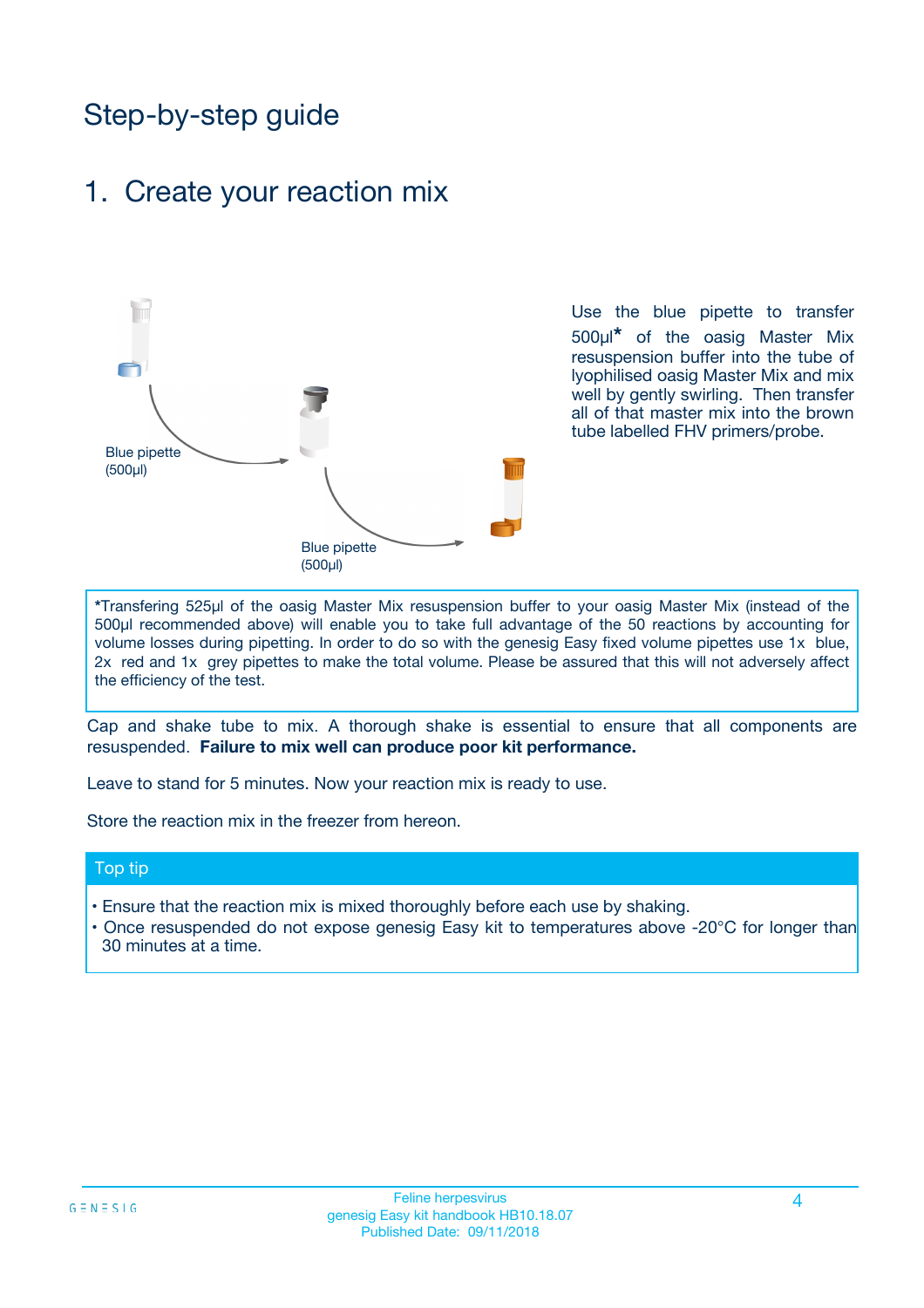# 2. Internal extraction control



Use the blue pipette to transfer 1000µl (2 x 500µl) of template preparation buffer into the Internal Extraction Control DNA tube. Cap and shake tube to mix.

Your kit contains Internal Extraction Control DNA. This is added to your biological sample at the beginning of the DNA extraction process. It is extracted along with the DNA from your target of interest. The q16 will detect the presence of this Internal Extraction Control DNA at the same time as your target. This is the ideal way to show that your DNA extraction process has been **successful.** 

#### **If you are using an alternative extraction kit:**

Use the red pipette to transfer 10µl of Internal Extraction Control DNA to your sample **after** the lysis buffer has been added then follow the rest of the extraction protocol.

#### **If you are using samples that have already been extracted:**

Use the grey pipette to transfer 5µl of Internal Extraction Control DNA to your extracted sample.

### 3. Add reaction mix to all reaction tubes



For every reaction to be run, use the red pipette to add 10µl of your FHV reaction mix to every tube.

#### Top tip

- Always pipette the reaction mix directly into the bottom of the tube.
- You can label the tube lids to aid your reaction setup but avoid labelling tube sides.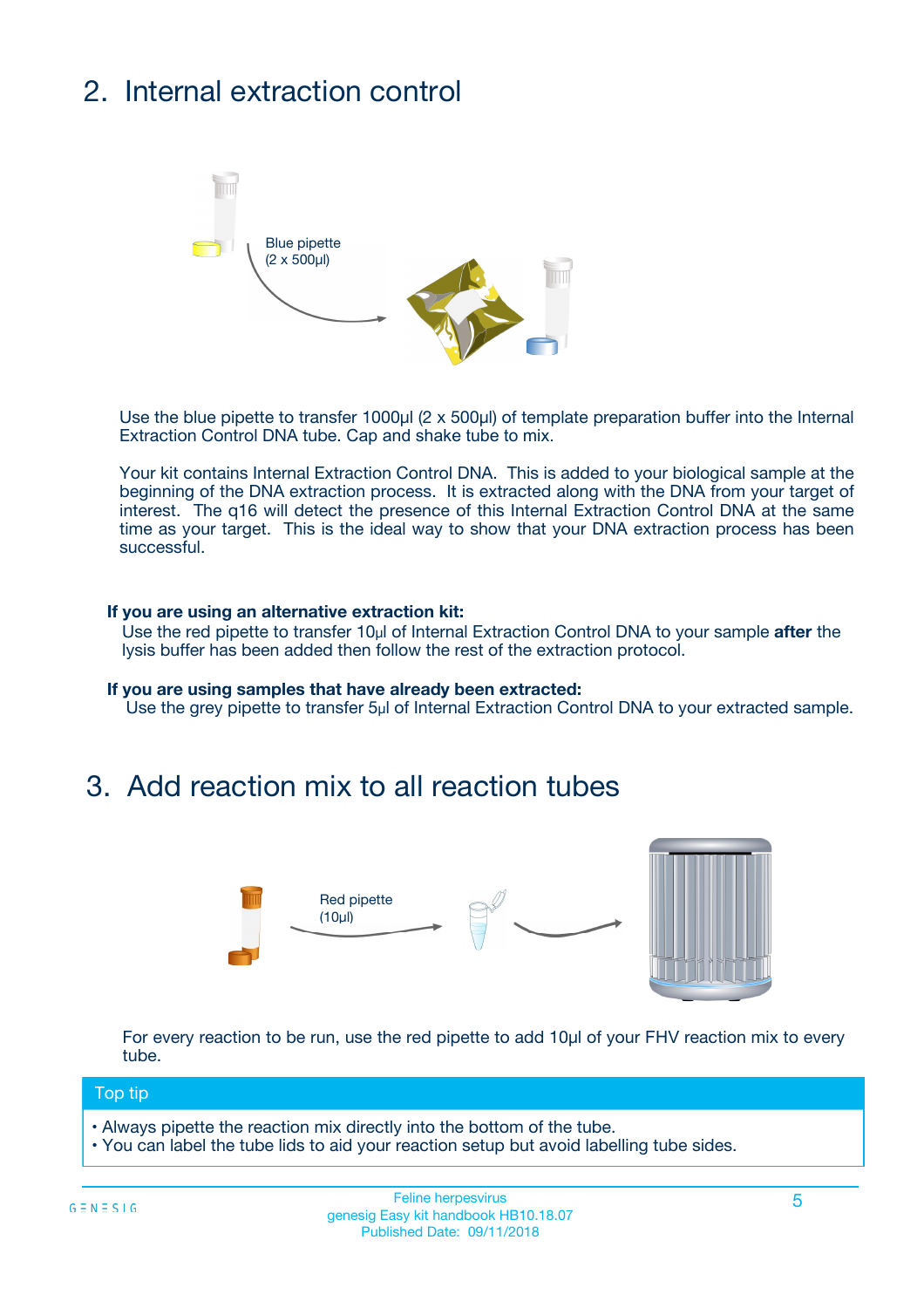## 4. Negative control



For each test you will require a negative control. Instead of DNA, water is used. This sample should typically prove negative thus proving that all of your positive samples really are positive.

To create a negative control reaction simply use the red pipette to add 10µl of the water to the required reaction tubes. Close these tubes after adding the water.

Because some genesig kit targets are common in the environment you may occasionally see a "late" signal in the negative control. The q16 software will take this into account accordingly.

#### Top tip

**•** Always add the water to the side of the tube to reduce the introduction of bubbles.

### 5. Set up a test



For each sample you wish to analyse, use the red pipette to add 10µl of your DNA sample to the required reaction tubes. Close these tubes after adding the sample. Always change pipette tips between samples.

#### Top tip

**•** Always add the DNA sample to the side of the tube to reduce the introduction of bubbles.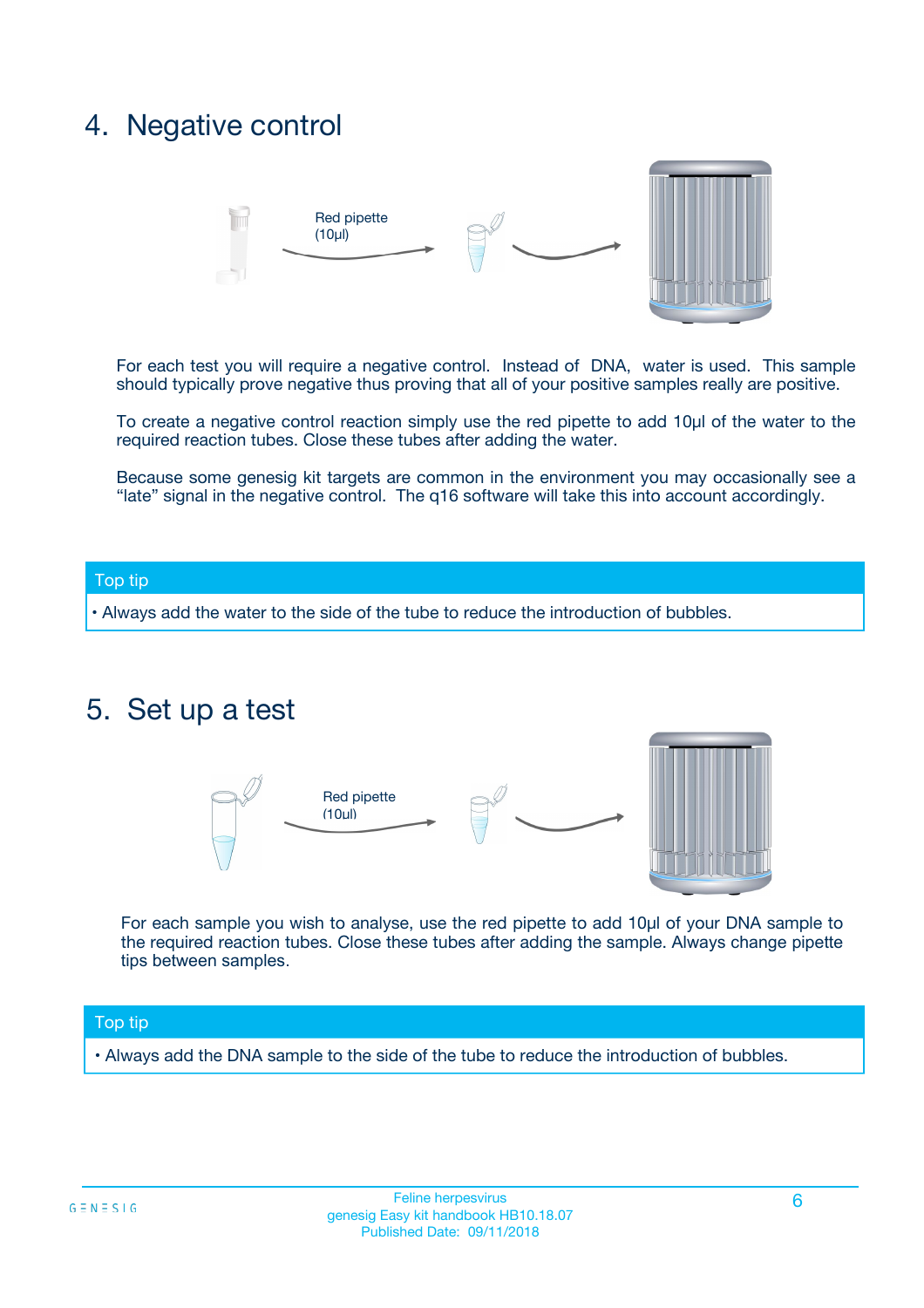### 6. Positive control



Use the blue pipette to transfer 1000µl (2 x 500µl) of template preparation buffer into the positive control template tube. Cap and shake tube to mix.

Each time you run a test you will require a positive control. This is a small portion of DNA from your target of interest. It serves two purposes:

1. It will always test positive so it shows that everything is working as it should be.

2. The q16 software knows how much DNA is present in the positive control. So it can automatically compare your sample of interest with the positive control to calculate the amount of target DNA in your sample.

To create a positive control reaction, simply use 10µl of the positive control instead of your DNA sample.



Take great care when setting up your positive control. The positive control template has the potential to give you a false positive signal in your other samples. Set positive controls up last after all other sample tubes are closed. Always change pipette tips between samples. You may even choose to set up positive controls in a separate room.

#### Top tip

**•** Always add the positive control to the side of the tube to reduce the introduction of bubbles.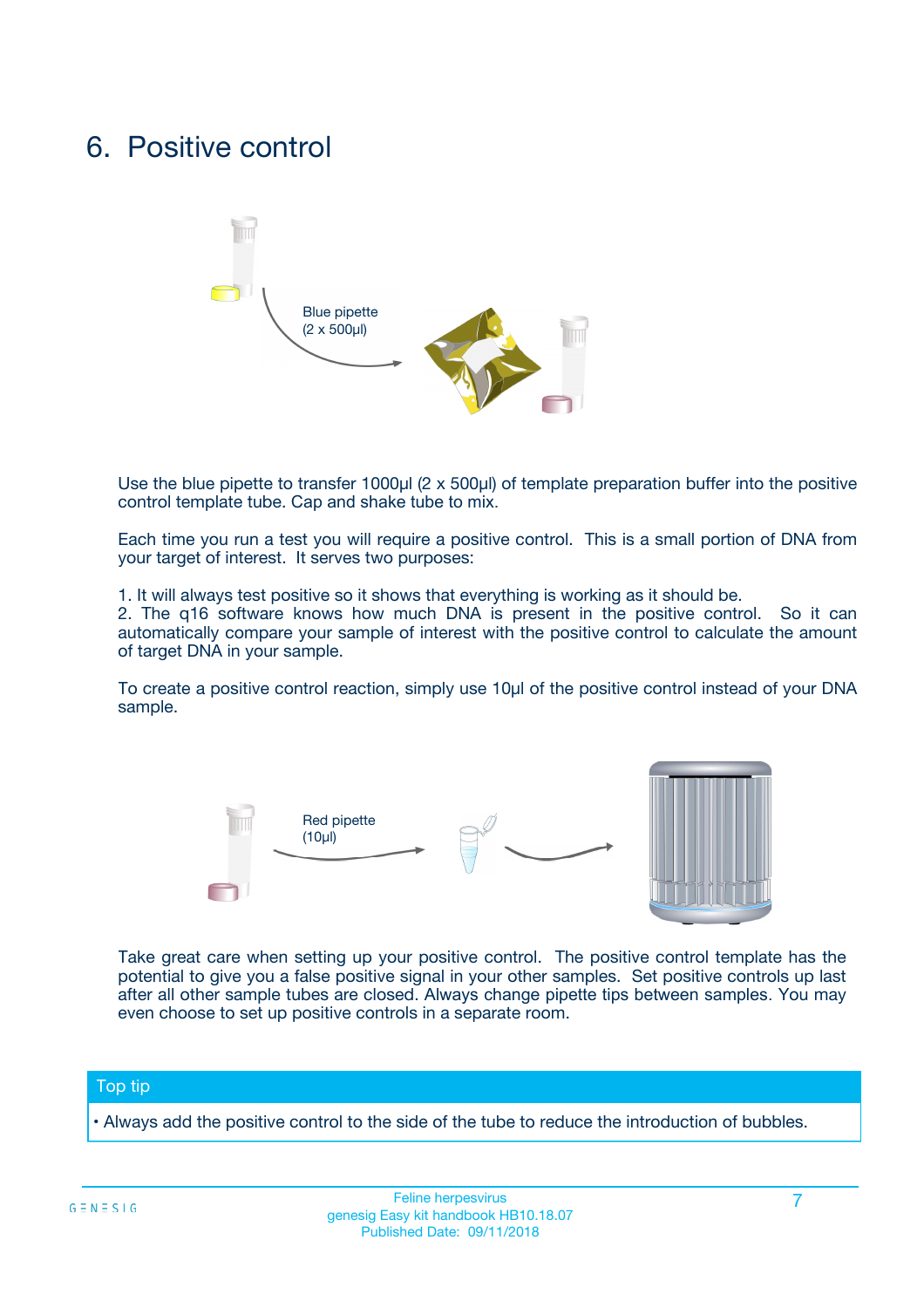# 7. Running the test

Place the tubes into the correct positions in your q16 as defined by the software, this may include positioning of empty tubes to ensure that the q16 lid is balanced. The run can then be started.

| qenesig q16 PCR software - 1.2                                               |                                   | $\Box$                                                                                          |
|------------------------------------------------------------------------------|-----------------------------------|-------------------------------------------------------------------------------------------------|
| $\vert \cdot \vert$<br>Unsaved (New Experiment 2<br><b>Open Experiments:</b> | <b>D</b> Open<br>R <sub>New</sub> | Save<br>Save As<br><b>C</b> Close<br><b>&amp; Configuration</b><br>$G \equiv N \equiv S \mid G$ |
| <b>Setup</b><br><b>Results</b><br>Stages:                                    |                                   |                                                                                                 |
| <b>Notes</b>                                                                 | <b>Samples</b>                    | <b>Tests</b>                                                                                    |
| <b>Name and Details</b>                                                      | Name<br>Color                     | Note<br>Color<br>Note<br>Name                                                                   |
| New Experiment 2017-10-26 11:06                                              | Sample 1                          | ÷<br>علي<br>Test 1                                                                              |
| Kit type: genesig® Easy Target Detection kit                                 | Sample 2                          |                                                                                                 |
| Instrument Id.:                                                              | Sample 3                          | $\qquad \qquad \blacksquare$<br>$\qquad \qquad \blacksquare$                                    |
| <b>Run Completion Time:</b>                                                  | Sample 4                          |                                                                                                 |
| <b>Notes</b><br><b>A</b><br>$\overline{\mathbf v}$                           | Sample 5                          | ♦<br>4<br>÷<br>₩                                                                                |
| <b>Well Contents</b>                                                         |                                   | <b>Run</b>                                                                                      |
| Pos.<br>Test                                                                 | Sample                            | <b>Run Status</b>                                                                               |
| Test 1<br>$\blacktriangleleft$                                               | Negative Control                  | $\blacktriangle$                                                                                |
| $\overline{2}$<br>Test 1                                                     | <b>Positive Control</b>           |                                                                                                 |
| $\overline{\mathbf{3}}$<br>Test 1                                            | Sample 1                          | Show full log                                                                                   |
| Test 1<br>4                                                                  | Sample 2                          |                                                                                                 |
| 5<br>Test 1                                                                  | Sample 3                          | <b>Run Control</b>                                                                              |
| Test 1<br>6                                                                  | Sample 4                          |                                                                                                 |
| $\overline{7}$<br>Test 1                                                     | Sample 5                          |                                                                                                 |
| 8                                                                            |                                   | $\triangleright$ Start Run<br>Abort Run                                                         |
| <b>JOD FURTY TUDE TO BUILDED IN</b>                                          |                                   | $\overline{\mathbf{v}}$                                                                         |

#### Top tip

- Before loading tubes into the q16, check for bubbles! Flick the bottom of the tubes to remove any bubbles that may have formed during the test setup.
- Apply centrifugal force with a sharp wrist action to ensure all solution is at the bottom of the reaction tube.
- When repeating a test you can use a previous file as a template by clicking 'open' then selecting File name > Files of Type > Experiment file as template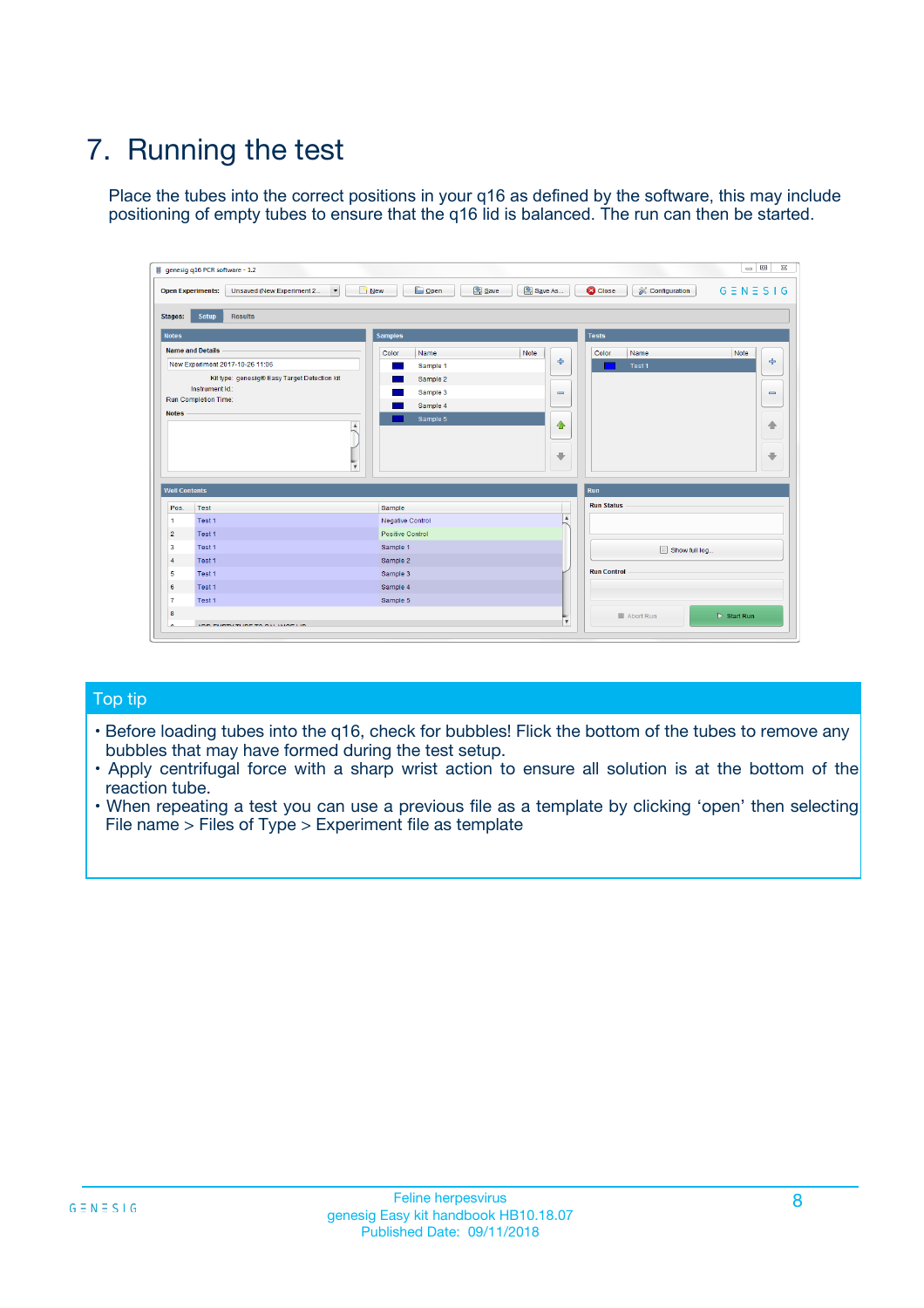## What do my results mean?

Analysis of your data is carried out automatically by the genesig q16. The following information is designed to help you fully understand a result or to troubleshoot:

### "Positive"

#### **Explanation**

Your sample has produced a positive result. Your target of interest is present and you can use the reported quantity.

"Negative"

#### **Explanation**

Your sample has produced a negative result. The target is not present in your sample.

### "Test contaminated"

#### **Explanation**

The Negative Control should be completely free of any DNA. If you see this error message it means that at some point during the setup, the Negative Control has been contaminated with DNA and has given a positive signal. This contamination has invalidated the test. The Positive Control and your test samples are both possible sources of contaminating DNA. The genesig q16 reaction tubes from previous runs will also contain very high amounts of DNA so it is important that these are carefully disposed of after the run is completed and NEVER OPENED. It may be the case that your kits have become contaminated which will lead to the same problem occurring repeatedly.

#### **Solutions**

1. Clean your working area using a commercial DNA remover solution to ensure the area is DNA free at the start of your run and re-run the test

2. If the problem persists then the kit has become contaminated and it will have to be discarded and replaced with a new kit. When you open the new kit, run a simple test to show that changing the kit has solved the problem. Prepare a test which includes only the Positive Control, the Negative Control and one 'mock sample'. For the 'mock sample' add water instead of any sample DNA. The result for the Negative Control and the mock sample should be negative indicating that contamination is no longer present.

#### **Preventive action**

An ideal lab set-up has a 'Clean area' where the test reagents are prepared and a 'sample area' where DNA samples and the Positive Control template are handled. The best workflow involves setting up all the test components (excluding the positive control template) in the clean area and then moving the tests to the sample area for sample and Positive Control addition. If this method is followed then the kit components are always kept away from possible sources of contamination. For extra security the Negative Control can be completely prepared and sealed in the clean area. All work areas should be decontaminated regularly with DNA remover.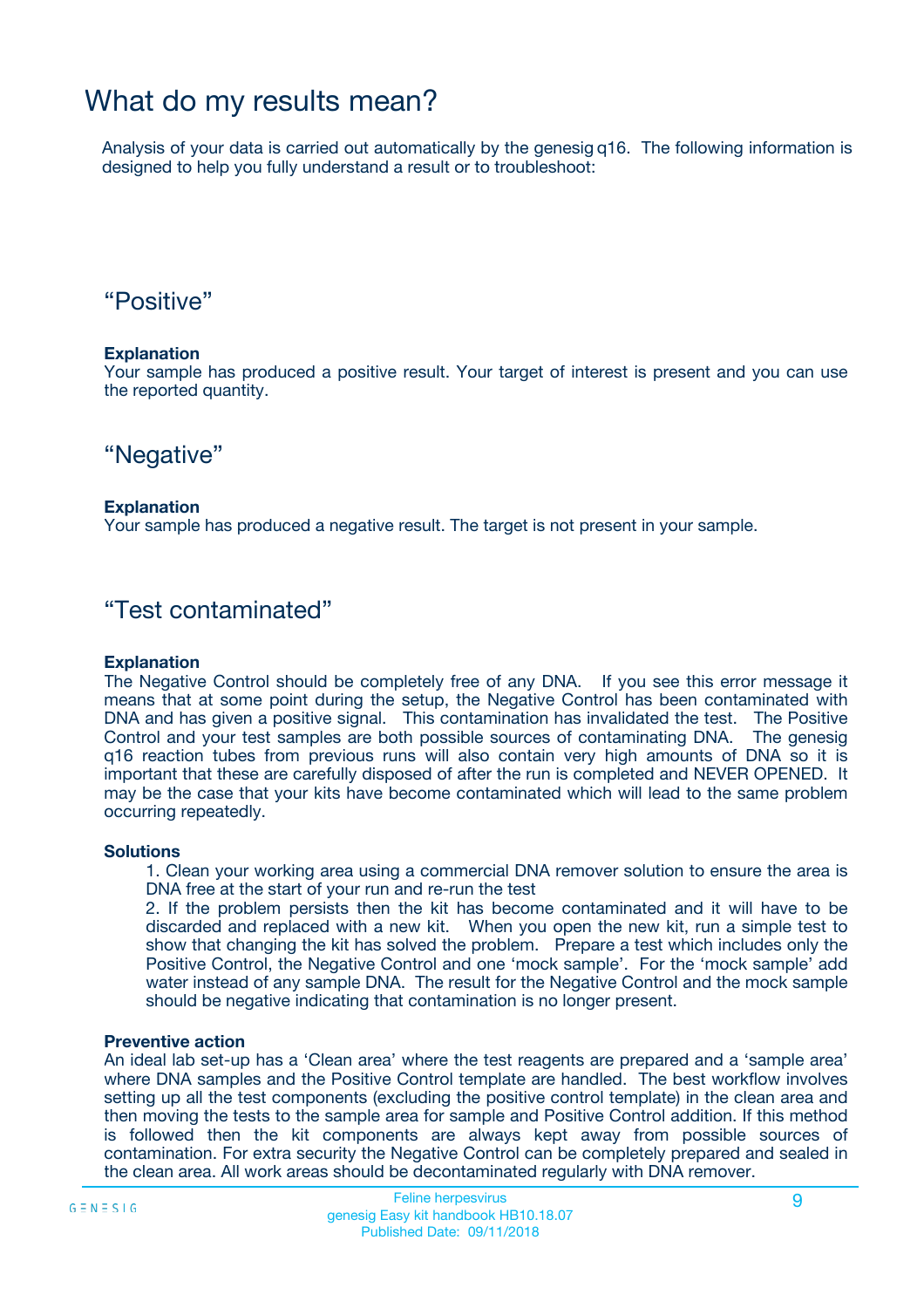### "Sample preparation failed"

#### **Explanation**

The test has failed because the quality of the sample was not high enough. The Internal Extraction Control component identifies whether the sample has been prepared correctly and is of suitable quality. This error message means that this quality control test has failed and the sample quality is not high enough for analysis.

#### **Solutions**

1. Check the sample preparation protocol for any user errors then repeat.

2. Poor quality samples can result from overloading the sample preparation protocol with too much starting material. Try reducing the amount of starting material then repeat.

3. Failing to add the Internal extraction Control DNA to your sample during the sample preparation protocol can also lead to a reported result of "sample preparation failed". Ensure that this step has not been overlooked or forgotten. If your samples are derived from an archive store or from a process separate from your genesig Easy extraction kit; you must add 5µl of Internal Extraction Control DNA into each 0.5ml of your sample to make it suitable for use on the q16.

### "Positive result, poor quality sample"

#### **Explanation**

The test is positive so if you are only interested in obtaining a 'present or absent' answer for your sample then your result is reliable. However, the test contains an Internal Extraction Control component that identifies if the sample is of high quality. This quality control test has failed and the sample is not therefore of high enough quality to accurately calculate the exact copy number of DNA present. If you require quantitative information for your sample then proceed with the solutions below.

#### **Solution**

For appropriate solutions, read the "Sample preparation failed" section of this handbook.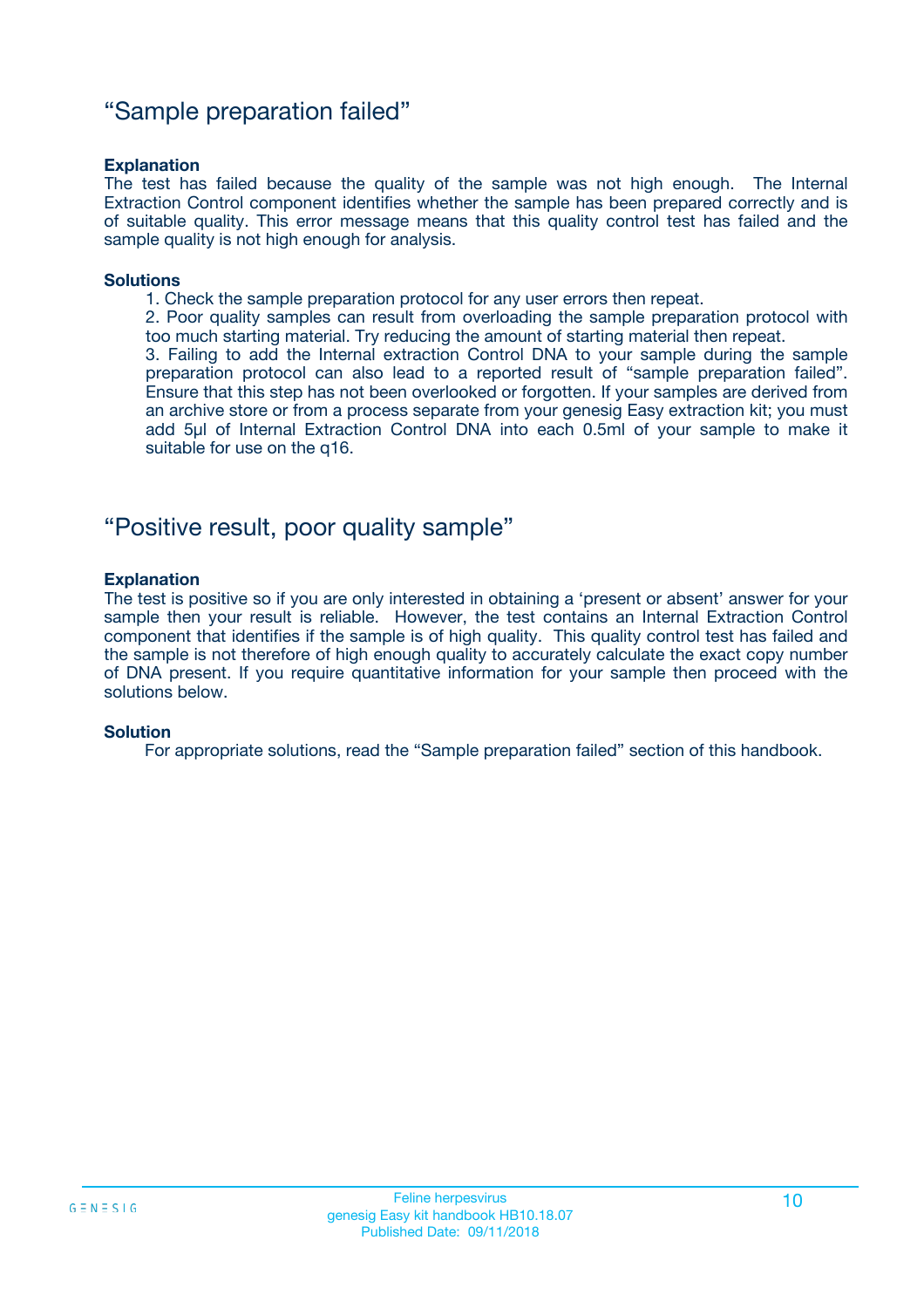### "Test failed"

#### **Explanation**

The test has failed because the Positive Control has not worked. The Positive Control is present to show that all aspects of the test are working correctly together. When this control test fails, the test as a whole is invalidated. This finding indicates that a problem has occurred in the reaction set-up part of the experiment and has nothing to do with sample preparation.

#### **Solutions**

- 1. Check the entire workflow and test set-up to look for any user errors, then repeat the test e.g. have the right colour pipettes and solutions been used with the correct tubes?
- 2. Ensure the positive and negative controls are inserted into the correct wells of your q16.

3. A component of the test may have 'gone off' due to handing errors, incorrect storage or exceeding the shelf life. When you open a new kit, run a simple test to show that changing the kit has solved the problem. Prepare a test which includes only the Positive Control, the Negative Control and one 'mock sample'. For the 'mock sample' add internal control template instead of any sample DNA. If the Positive Control works, the mock sample will now be called as a negative result.

### "Test failed and is contaminated"

#### **Explanation**

The Positive Control is indicating test failure, and the Negative Control is indicating test contamination. Please read the "Test Failed" and "Test contamination" sections of this technical support handbook for a further explanation.

#### **Solution**

For appropriate solutions, read both the "Test failed" and "Test contaminated" sections of this handbook.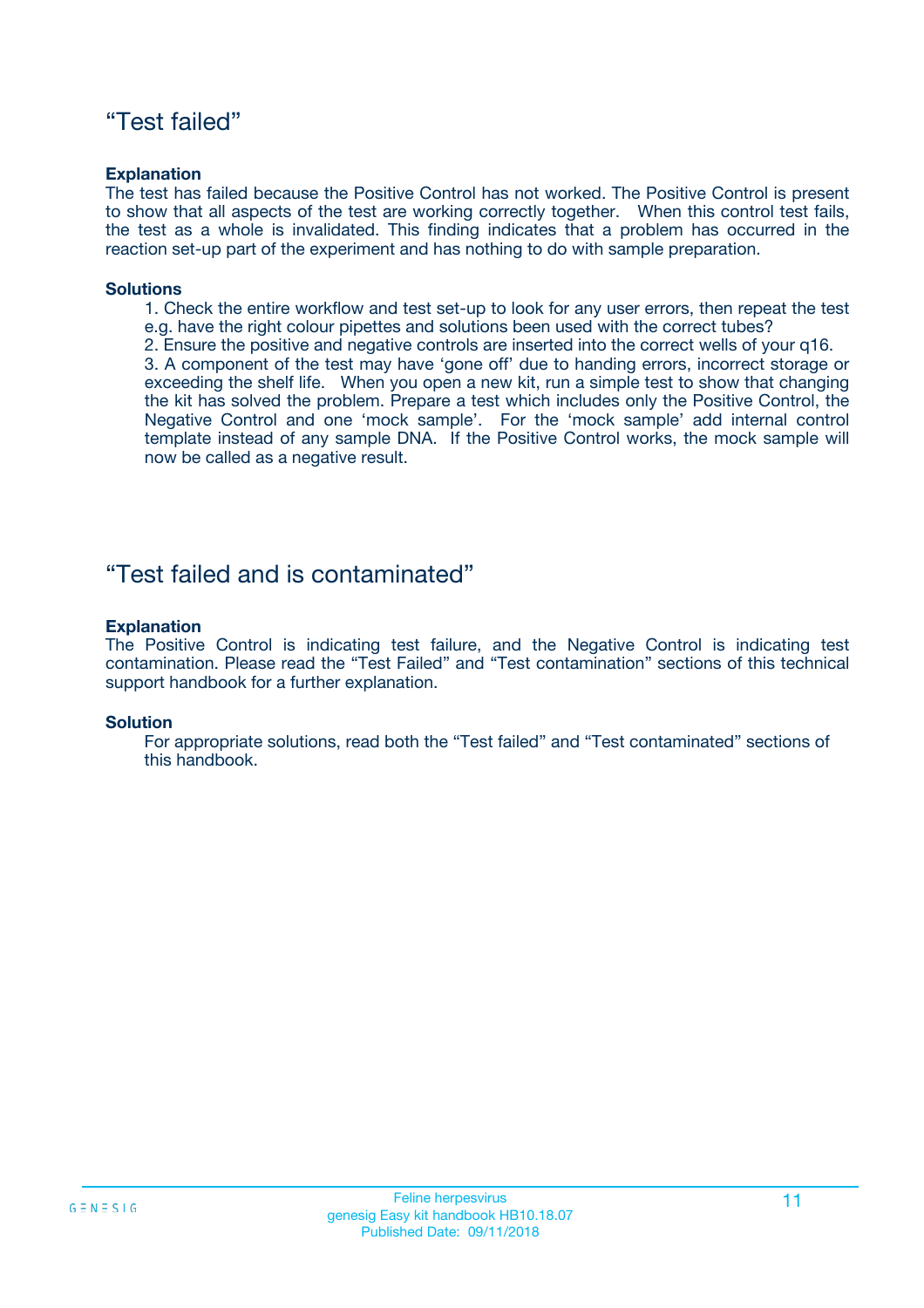## Feline herpesvirus

Feline herpes virus (FHV), also known as rhinotracheitis virus, is the causative agent of respiratory infections and ocular disease in domestic and wild cats worldwide. It is a member of the alphaherpesvirus subfamily and related to pathogenic human herpes viruses. FHV has a DNA genome of approximately 134 kb that is subdivided into long and short components of 104 and 30 kb respectively. The short region contains inverted repeat sequences that mediate inversion of this region relative to the long region, which generates two isomers of the FHV genome.

The virus is transmitted via contact with secretions from the eyes, nose and mouth of an infected cat. Indirect transmission can also occur, especially in environments such as a cattery where secretions may contaminate cages, feed and personnel, however FHV can only survive for about 18 hours outside of the living host. Initial infections often occur at a young age with the large majority of infected cats becoming virus carriers. The virus can have a period of dormancy at which stage it resides in the tissues of the nervous system. Infected cats will not shed the virus during latency and cannot infect others during this phase. However, the virus can be reactivated, often after a stressful event, such as having kittens or treatment with drugs such as corticosteroids.

Symptoms of FHV depend upon a range of factors including age when affected and viral serotype. Symptoms include depression, loss of appetite, fever, sneezing, nasal discharge, rhinitis and conjunctivitis. If the reproductive tract is affected then this can lead to complications during pregnancy. In acute stages of the disease the virus damages the bones in the nasal cavity leading to chronic sinusitis. The infection can be fatal in kittens with a weak immune system and if they become infected prior to opening of the eyes can suffer severe conjunctivitis behind the eyelid, potentially leading to ulceration of the cornea and even loss of the affected eye. Symptoms are directly attributed to epithelial cell death from viral infection with associated inflammation but usually resolve within 7-21 days.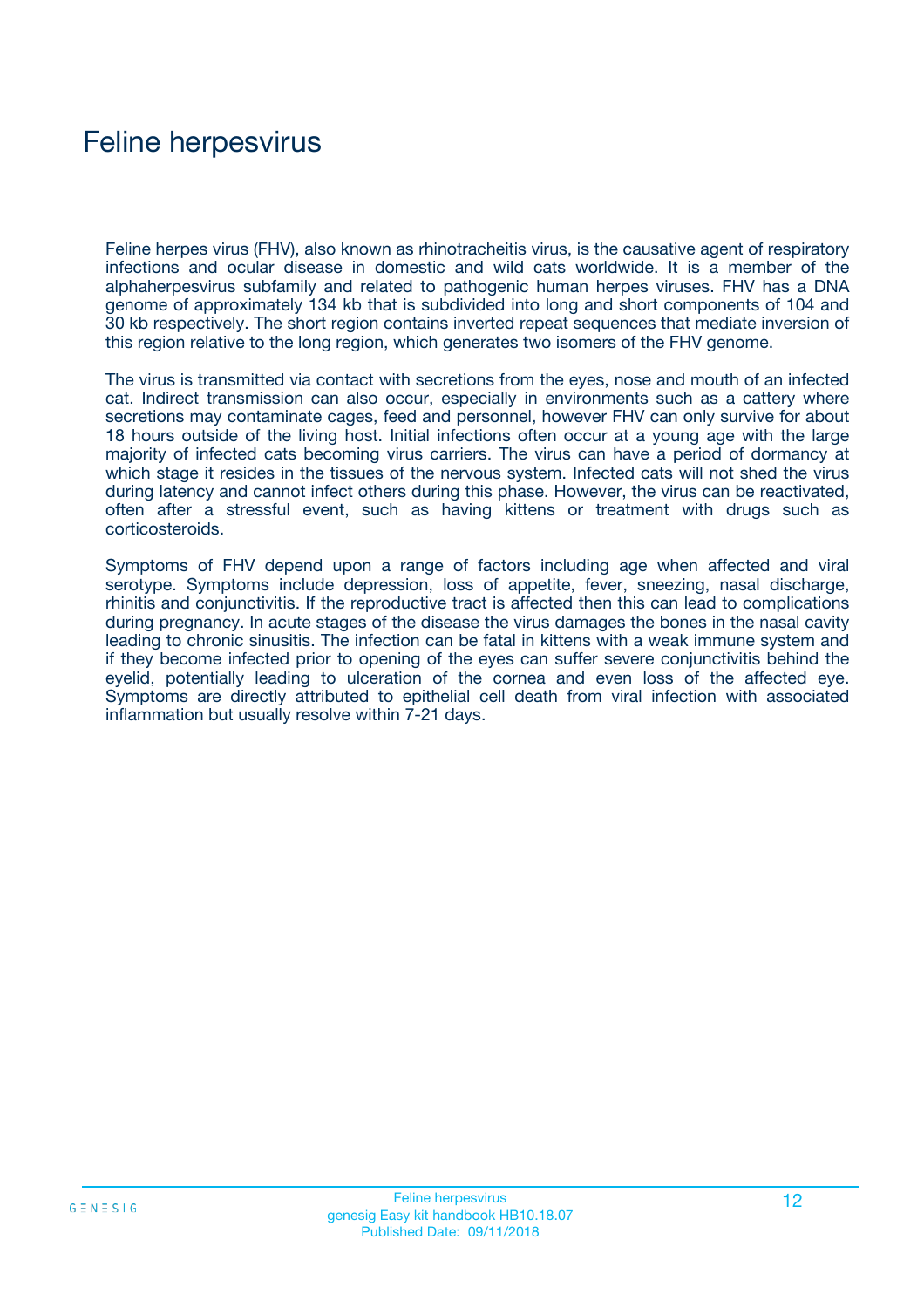## **Specificity**

The Primerdesign genesig Kit for Feline herpesvirus (FHV) genomes is designed for the in vitro quantification of FHV genomes. The kit is designed to have a broad detection profile. Specifically, the primers represent 100% homology with over 95% of the NCBI database reference sequences available at the time of design.

The dynamics of genetic variation means that new sequence information may become available after the initial design. Primerdesign periodically reviews the detection profiles of our kits and when required releases new versions.

If you require further information, or have a specific question about the detection profile of this kit then please send an e.mail to enquiry@primerdesign.co.uk and our bioinformatics team will answer your question.